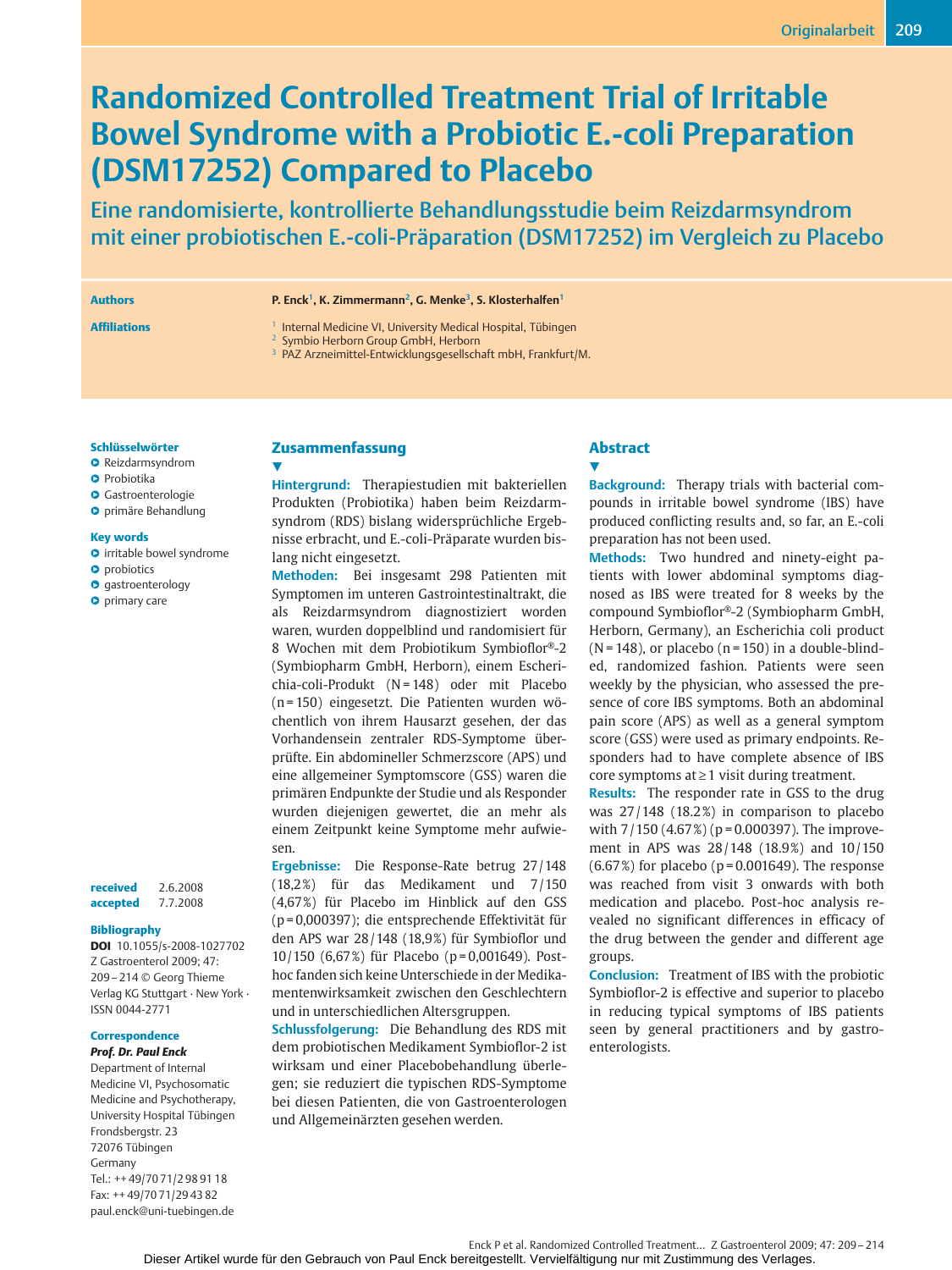## **Introduction**

 $\overline{\mathbf{v}}$ 

Between 1989 and today, a number of randomized and placebo-controlled trials have established the efficacy and value of probiotics in the treatment of IBS but without being able to reliably identify the mechanisms of action [1]: it may be either via the direct action of the bacteria on the local immune system, via systemic immunologic actions, or indirectly via interfering with the local bacterial flora [2].

In all these studies, diffferent probiotic compounds, but mostly various strains of lactobacillae [3 – 7], bifidobacteria [8, 9] or a mixture of thereof [2, 10 – 13] have been utilized; a single study [14] used inactivated Streptococcus faecalis bacteria. In contrast, an E. coli Nissle-type probiotic was used in chronic constipation and IBS mostly in uncontrolled studies [15, 16] while only one study used a placebo control group to verify its efficacy [17].

As we could show recently [18], a mixture of E. coli (DSM17252) and Enterococcus faecalis (DSM16440) was highly effective in the treatment of the irritable bowel syndrome as compared to placebo. In this case, however, the bacterial lysate used contained 1.5 to  $4.5 \times 10^7$  CFU per mL of living bacteria at the time of their mixture only. After mixing both strains, the compound was immediately exposed to heat and pressure (via autoclave), and was sterile thereafter. This raised an issue that cannot be answered currently, related to the potential mechanism of action: preliminary unpublished data indicate that in vitro the cytokine expression of both strains differ from the cytokine expression of the mixed compound.

Most controlled clinical trials in IBS have been performed in gastroenterological outpatient settings. It has, however, been noted [19 – 21] that knowledge and acceptance of these gastroenterological criteria for functional bowel disorders such as the Rome criteria for IBS [22, 23] are not well developed among primary care physicians. On the other hand, family physicians have established their own criteria for the diagnosis of IBS over the past 20 years, that differ to some degree from those of gastroenterologists: These so-called WONCA criteria were established in 1983 [24] in parallel to the Rome consensus process [25], and they were last updated in 1998 [26]. These criteria are less restrictive and easier to handle in everyday practice. The study we report here was conducted in primary care in 1988 and 1989, i.e., after the Manning criteria had been published [27] but before the first version of the Rome criteria for the diagnosis of IBS [28] was available. It was re-analyzed based on more restricting criteria that were released by FDA and EMEA [29, 30] to test whether the initially recorded efficacy [31] that had initiated registration of the compound (approved in Austria on November 10th, 2000, Reg. No. 1 – 23846 and Switzerland by SWISSMEDIC on October 4th, 2005, Reg. No 00675, still pending in Germany) [32] would be preserved under these circumstances.

Different from the Rome II responder definition in current GI pharmacological testing [33], responders had to report none of the core IBS symptoms to be present at the study termination. The bacterial strain used here was an Escherichia coli (DSM 17252) that has been demonstrated to survive the gastric passage and was identified in respective stool samples [34]. To the best of our knowledge this is the first report of an E. coli probiotic in the treatment of IBS.

# **Patients and Methods**

#### **v**

Two hundred and ninety-eight patients with the diagnosis of IBS according to the criteria of primary care physicians [19] were recruited in 12 primary care centres between August 1988 and February 1989. The study was conducted according to German national legal requirements (§41 [3], Arzneimittelgesetz, as of July 20<sup>th</sup>, 1988), the protocol had been approved by the local ethical committee of the physician organisation (Landesärztekammer

|                | symptoms                          | ICHPPC-2 (WONCA) <sup>1</sup> | <b>Manning</b>   | Rome I/II/III  | Table 1 Symptoms evaluated                                                |
|----------------|-----------------------------------|-------------------------------|------------------|----------------|---------------------------------------------------------------------------|
|                |                                   | <b>Primary Care</b>           | Gastroenterology |                | that matched or did not match IBS<br>criteria in primary care and in gas- |
| $\mathbf{1}$   | lower GI pain, spontaneous        | yes                           | yes              | yes            | troenterology.                                                            |
| $\overline{2}$ | pain, spontaneous, diffuse        | yes                           | yes              | yes            |                                                                           |
| 3              | lower GI ain, w/palpation         | yes                           | no               | no             |                                                                           |
| $\overline{4}$ | altered stool consistency         | yes                           | yes              | yes            |                                                                           |
| 5              | altered stool frequency           | yes                           | yes              | yes            |                                                                           |
| 6              | palpable, tender sigma            | yes                           | no               | no             |                                                                           |
| $\overline{7}$ | bloating                          | yes                           | yes              | yes            |                                                                           |
| 8              | upper abdominal pain, spontaneous | yes                           | yes              | yes            |                                                                           |
| $9\,$          | gall bladder pain w/palpation     | no                            | no               | no             |                                                                           |
| 10             | pain prior to a meal              | no                            | no               | no             |                                                                           |
| 11             | pain after a meal                 | no                            | no               | no             |                                                                           |
| 12             | pain at night                     | no                            | no               | n <sub>o</sub> |                                                                           |
| 13             | upper abdominal pain w/palpation  | no                            | no               | no             |                                                                           |
| 14             | heartburn                         | no                            | no               | no             |                                                                           |
| 15             | belching                          | no                            | no               | no             |                                                                           |
| 16             | nausea                            | no                            | no               | no             |                                                                           |
| 17             | vomiting                          | no                            | no               | no             |                                                                           |
| 18             | bowel sounds                      | no                            | no               | no             |                                                                           |
| 19             | meteorism                         | no                            | no               | no             |                                                                           |
| 20             | headache                          | no                            | no               | n <sub>o</sub> |                                                                           |
| 21             | depression                        | no                            | no               | no             |                                                                           |
| 22             | sleeplessness                     | no                            | no               | no             |                                                                           |
|                |                                   |                               |                  |                |                                                                           |

<sup>1</sup> International Classification of Health Problems in Primary Care (ICHPPC) of the World Organization of National Colleges, Academies and Academic Associations of General Practitioners/Family Physicians (WONCA).

Dieser Artikel wurde für den Gebrauch von Paul Enck bereitgestellt. Vervielfältigung nur mit Zustimmung des Verlages.

Enck P et al. Randomized Controlled Treatment… Z Gastroenterol 2009; 47: 209– 214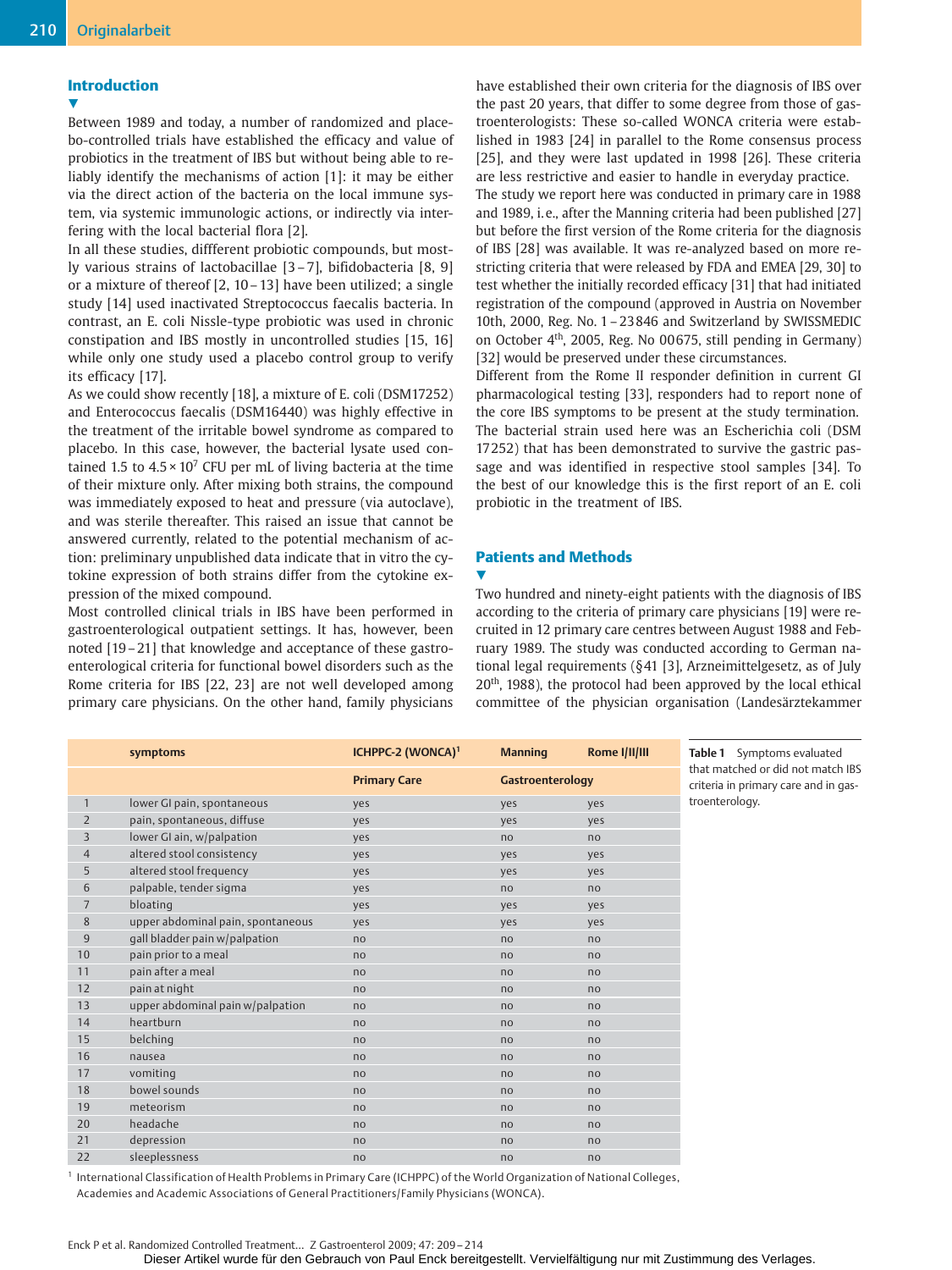Hessen, Germany), and patients had given written informed consent prior to participation.

Initial entry criteria were patients of both genders aged 18 to 70 years, who had been treated for IBS symptoms during the past year, who presented with abdominal pain, had a minimum score of 44 points on the Kruis scale [34], and who were willing to refrain from any spasmolytics medication during the course of the study. Exclusion criteria were the absence of abdominal pain, the presence of an organic origin of the symptoms, acute cholecystitis or post-cholecystectomy symptoms, acute pancreatic inflammation, a medical history in liver damage, ileus, severe chronic diseases of any kind, acute fever, cachexy, patients who had taken in spasmolytics during the past 7 days, pregnancy, a Kruis score less that 44 points, patients who were not fully legal competent, and patients evidently unable to cooperate in the trial.

They were assessed during an initial doctor's visit of the patients. Patients identified as having IBS were then randomized to receive either Symbioflor®2 (10 drops = 0.75 mL t. i. d. as an oral liquid during the first week, 20 drops t. i. d. for weeks 2 to 8) or placebo, identical in taste and texture in a double-blinded fashion for 8 weeks. Symbioflor-2 is an Escherichia coli (DSM 17252) preparation, 1 mL containing 1.5 to  $4.5 \times 10^7$  CFU of living bacteria.

Symptoms were assessed at days 0, 7, 14, 21, 28, 35, 42, 49 and 56 – by interview during a doctor's office visit – to verify improvement or not. The initial evaluation assessed the presence of the core IBS criteria and a number of other symptoms (**O** Table 1), but was based on the criteria of the International Classification of Health Problems in Primary Care (ICHPPC) of the World Organization of National Colleges, Academies and Academic Associations of General Practitioners/Family Physicians (WONCA) [24, 26] and not the gastroenterological set of symptoms proposed by Manning et al. [27] or by the first version of the Rome criteria [28].

Patients had to have abdominal pain, and altered bowel habits (diarrhoea, constipation, or both alternating) as well as bloating from the list of symptoms recorded. To comply with the EMEA request [30] for two primary endpoints (global assessment and pain), a general symptom score (GSS) as well as an abdominal pain score (APS) was computed. A responder was defined as no longer having IBS symptoms for GSS and APS separately (dichotomous score).

Responders and non-responders were compared for drug efficacy by conventional statistical measures, including Fisher's exact test (chi-square test) for overall efficacy. The analysis was repeated for secondary endpoints of the study: these included the individual symptoms that contribute to the IBS diagnosis with current diagnostic standards, and the symptoms that are not core symptoms of the IBS definition but were recorded as well during the study. Data analysis is based on the intent-to-treat (ITT) population, with the last value carried forward in case of drop-outs. Assuming a placebo responder rate of 50%, 125 patients per group would have been necessary to detect an increase of the responder rate by 20% with an alpha of 0.05 and a power of 0.85. Post-hoc analyses were carried out to estimate the importance

of the following factors for the overall assessment of drug efficacy: centre effects, gender effects, and age.

All data are given as mean ± SEM. For all tests, a level of 5% was set to indicate significance.

# **Results**

**V** 

From the initially seen 318 patients, 298 were recruited while 20 were excluded as non-IBS patients. Seven of the 298 patients (4 in the drug and 3 in the placebo arm) dropped out during the course of the study; In 76 cases, incomplete data were available, mostly due to missing reports on the primary endpoint variables so that 214 completed the trial (per protocol sample, PP) ( $\circ$  Fig. 1). Patients in both arms of the study were comparable with respect to basic demographic data (<sup>o</sup> Table 2).

All but two patients in the drug group reported abdominal pain and diarrhoea or constipation. A differentiation between diarrhoea-predominant and constipation-predominant was not done, but  $n = 113$  patients in the medication group (76.4%) and n = 112 patients in the placebo group (74.7%) reported alternat-



Enck P et al. Randomized Controlled Treatment… Z Gastroenterol 2009; 47: 209– 214 Dieser Artikel wurde für den Gebrauch von Paul Enck bereitgestellt. Vervielfältigung nur mit Zustimmung des Verlages.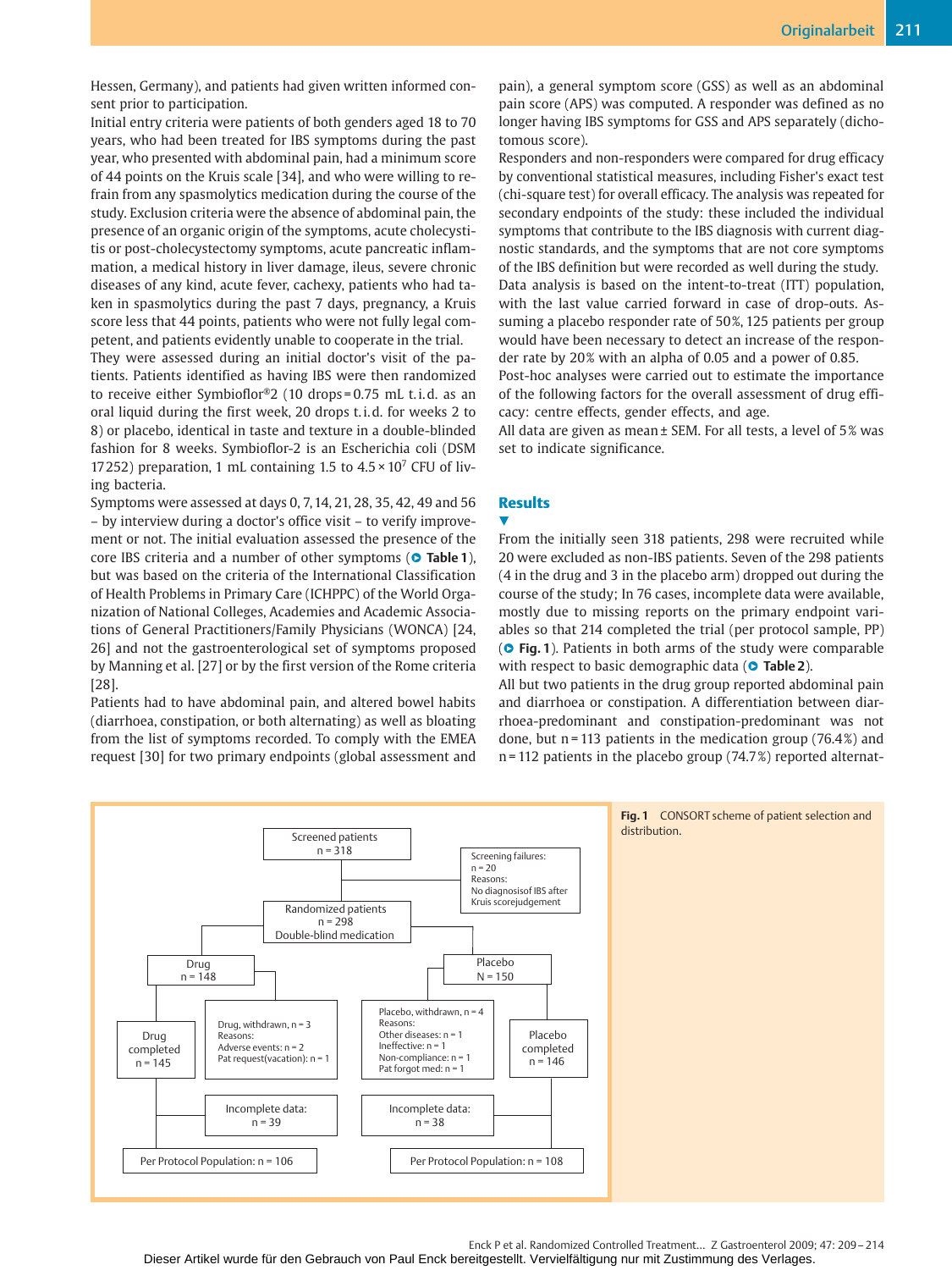ing symptoms of constipation and diarrhoea. Median symptom duration was 3 years in both groups (95% CI: 2 – 4 years) but was maximal 22 years in the medication group, and 20 years in the placebo group.

Chronic comorbid conditions included hypertension, diabetes, low back pain and others. They were equally present in the drug and the placebo group (**O Table 3**). Approx. 34% of all patients in the drug arm and 39% of patients in the placebo arm had at least one comorbid condition.

Adverse events (AE) that occurred during the study are listed in **• Table 4**. The most frequent AE were fatique (n = 28), pruritus  $(n=12)$ , and diarrhoea  $(n=9)$ , that all occurred equally in the drug and placebo arms of the study. Intestinal symptoms occurring may be a flare of the IBS symptoms rather than a true AE. In one case a moderate gastrointestinal adverse event (nausea) and in another case a severe skin response (exanthema) occurred leading to trial discontinuation, both in the drug arm of the study. The reasons for discontinuation of the trial in all 7 cases (4 with the drug and 3 with placebo) are given in **O Fig. 1**.

## **Drug efficacy in the ITT population**

Based on the responder definition, 27 /148 (18.2%) patients were symptom-free at visit 9, while the response rate in the placebo arm was  $7/150$   $(4.67%)$   $(p=0.000397)$  for the GSS. For APS, the response rate was  $28/148$  (18.9%) for the drug and  $10/150$  (6.67%) for placebo (p=0.001649). The response was reached from visit 3 onwards with both medication and placebo, but did not improve any further with placebo after visit 7 (**O Fig. 2**).

The individual symptoms improved in parallel to GSS and APS, and superiority of the drug over placebo for all but one typical IBS symptom, while some non-IBS symptoms did not respond to drug treatment (**O** Table 5).

Post-hoc analysis revealed no significant differences in efficacy of the drug between the gender and age (<sup>o</sup> Table 6), but responder rates tended to be higher in males and with younger age.

# **Discussion**

 $\overline{\mathbf{v}}$ 

Recently published trials [5 – 7] have demonstrated the overall superiority of probiotic compounds in comparison to placebo in the treatment of IBS, while studies published before 2005 usually were unable to verify this [1]. This was in part due to the fact that small sample sizes usually result in high variabil-

30 30 20 20 Frequency (N) Frequency (N) requency (N) Frequency (N) 10 10 TREATMENT Verum Placebo  $0<sup>+</sup>$  $\Omega$ 123456789 123456789 Visits Visits

**Table 2** Demographic data of patients in the placebo and the drug arm of the study.

|                              | drug                | placebo             |
|------------------------------|---------------------|---------------------|
| n <sub>0</sub>               | 148                 | 150                 |
| females                      | 72                  | 75                  |
| mean age (range), years      | $49.8(19 - 70)$     | $49.4(18-76)$       |
| mean weight (range), kg      | $69.3(46 - 100)$    | $68.9(44 - 109)$    |
| BMI (range), $\text{kg/m}^2$ | $24.4(17.2 - 37.6)$ | $24.0(17.1 - 33.2)$ |
| medication during study      |                     | $n = 1$             |

**Table 3** Comorbidity in the drug and placebo arms of the study Note that multiple comorbidities were possible in individual cases. Approx. 34% of all patients in the drug arm and 39% of patients in the placebo arm had at least one comorbid condition.

|                          | number of cases of comorbid diseases |                |                |  |
|--------------------------|--------------------------------------|----------------|----------------|--|
| organ Class              | drug                                 | placebo        | total          |  |
| cardiovascular           | 15                                   | 27             | 42             |  |
| musculosceletal          | 6                                    | 15             | 21             |  |
| allergic                 | $\overline{2}$                       | $\Omega$       | $\overline{2}$ |  |
| skin responses           | $\Omega$                             | $\overline{2}$ | $\overline{z}$ |  |
| endocrine                | 8                                    | 10             | 18             |  |
| psychiatric/neurological | 8                                    | 3              | 11             |  |
| respiratory              | $\overline{4}$                       | $\overline{4}$ | 8              |  |
| intestinal               | $\overline{2}$                       | 1              | $\overline{3}$ |  |
| metabolic/nutritional    | 8                                    | $\overline{4}$ | 12             |  |
| urogenital               | 6                                    | 5              | 11             |  |
| missing                  | 3                                    | 1              | $\overline{4}$ |  |
| total                    | 62                                   | 72             | 134            |  |
|                          |                                      |                |                |  |

**Table 4** Adverse events (AE) occurring in the drug and placebo arms of the study. Note that intestinal symptoms occurring may be a flare of the IBS symptoms rather than true AE.

|                          | number of adverse events |                |       |
|--------------------------|--------------------------|----------------|-------|
| organ Class              | drug                     | placebo        | total |
| general dysfunction      | 15                       | 16             | 31    |
| skin responses           | 12                       | 11             | 73    |
| psychiatric/neurological | 6                        | $\overline{4}$ | 10    |
| digestive system         | 15                       | $\mathbf{q}$   | 21    |
| total                    | 48                       | 40             | 88    |

**Fig. 2** Number of patients responding (= symptom-free) with drug and placebo for the primary endpoint global symptom score (GSS) (left panel) and for the abdominal pain score (APS) (right panel) at the different clinical visits.

Enck P et al. Randomized Controlled Treatment… Z Gastroenterol 2009; 47: 209– 214

Dieser Artikel wurde für den Gebrauch von Paul Enck bereitgestellt. Vervielfältigung nur mit Zustimmung des Verlages.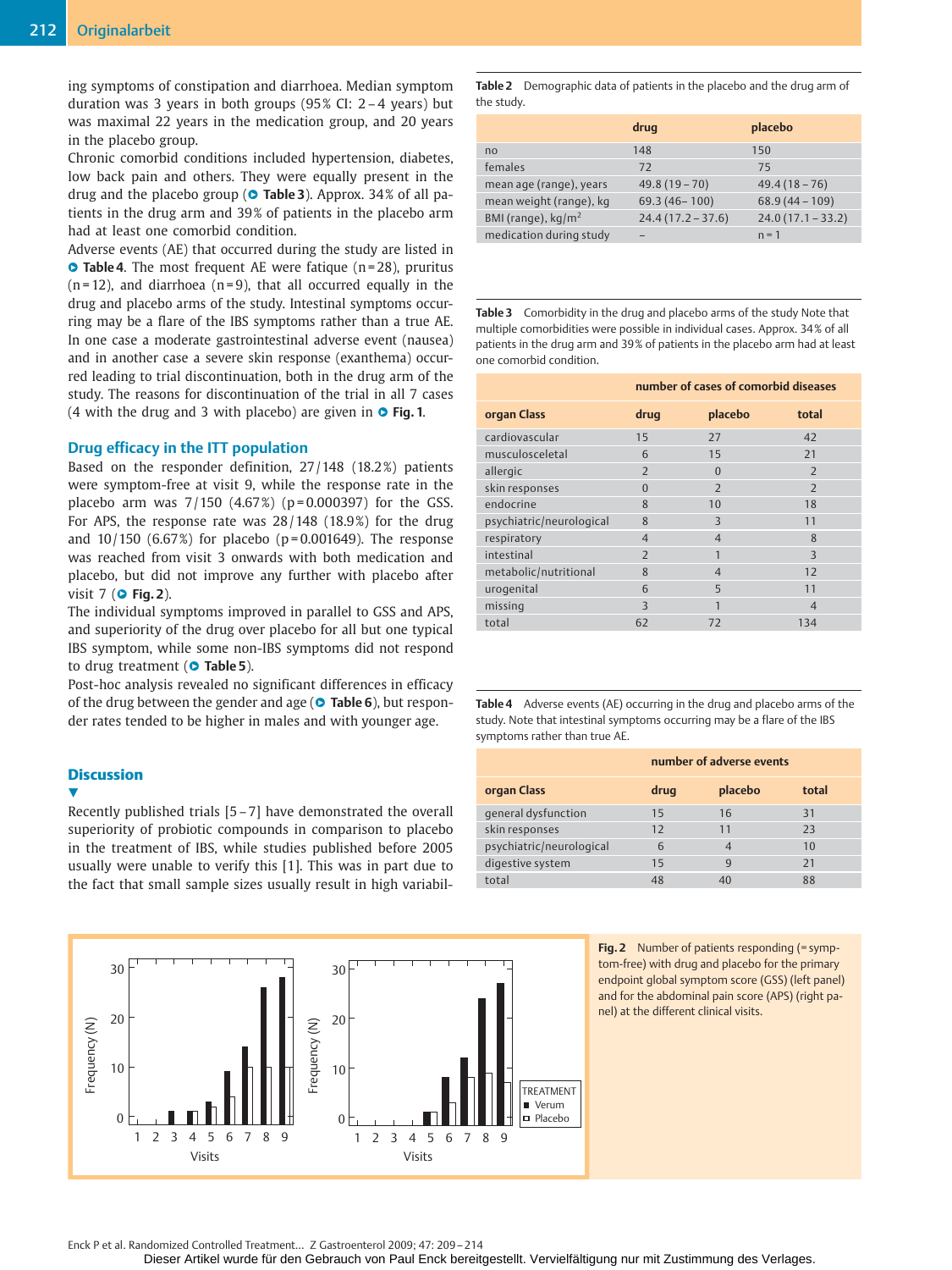**Table 5** Response (% change of symptom, dichotomous rating) with drug or placebo for IBS typical and non-typical symptoms (Fisher's exact test).

| <b>IBS symptoms</b>                 | $drug (n = 148)$ | placebo ( $n = 150$ ) | statistics      |
|-------------------------------------|------------------|-----------------------|-----------------|
| lower abdominal pain, spontaneous   | 42               | 26                    | $p = 0.013345$  |
| diffuse pain, spontaneous           | 30               | 20                    | $p = 0.007207$  |
| pain during palpation, gall bladder | 51               | 23                    | $p = 0.000059$  |
| pain during palpation, colon        | 32               | 19                    | $p = 0.000059$  |
| stool consistency                   | 43               | 28                    | $p = 0.001671$  |
| stool frequency                     | 6                | 3                     | n.s.            |
| palpable colon                      | 25               | $\overline{4}$        | $p = 0.000145$  |
| bloating                            | 23               | $\overline{9}$        | $p = 0.000815$  |
| <b>Non-IBS symptoms</b>             |                  |                       |                 |
| upper abdominal pain, spontaneous   | 46               | 21                    | $p = 0.000008$  |
| pain prior to a meal                | 46               | 31                    | $p = 0.012330$  |
| pain after a meal                   | 39               | 24                    | $p = 0.008542$  |
| pain at night                       | 44               | 31                    | n.S.            |
| upper abdominal pain with palpation | 42               | 25                    | $p = 0.002156$  |
| heartburn                           | 34               | 31                    | n.S.            |
| belching                            | 40               | 30                    | n.S.            |
| nausea                              | 52               | 42                    | $p = 0.0334808$ |
| vomiting                            | 26               | 14                    | $p = 0.0092114$ |
| bowel sounds                        | 35               | 20                    | $p = 0.0028793$ |
| meteorism                           | 29               | 18                    | $p = 0.0207328$ |
| headache                            | 51               | 29                    | $p = 0.0002324$ |
| depression                          | 32               | 24                    | n.s.            |
| loss of appetite                    | 35               | 20                    | $p = 0.0028793$ |
| sleep disturbances                  | 37               | 20                    | $p = 0.0012882$ |
|                                     |                  |                       |                 |

**Table 6** Post-hoc analysis of subgroups of the ITT population on the GSS responder rate (%) for drug and placebo.

|                | drug | placebo  | <b>statistics</b> |
|----------------|------|----------|-------------------|
| qender         |      |          |                   |
| males          | 22.6 | 7.2      | $p = 0.0233741$   |
| females        | 15.5 | 2.5      | $p = 0.0054129$   |
| age            |      |          |                   |
| <40 years      | 28.1 | 13.9     | n.S.              |
| 40 to 60 years | 16.9 | 2.4      | $p = 0.0015779$   |
| $>60$ years    | 11.1 | $\Omega$ | n.S.              |

ity of the placebo response [35] and carry the risk of failure. This is well in line with the large-scale study reported here, that was conducted between August 1988 and February 1989. When analyzed according to current standards of IBS definitions [36] and trial requirements [37], but with a more restricted responder definition to account for a potential post-hoc analysis bias, it showed high efficacy of the compound, a living E. coli preparation [38] in comparison to placebo.

In vitro immunological and in vivo functional properties of bacterial products have been shown [38, 39] also in IBS patients [2]. To the best of our knowledge this is the first double-blinded, randomized and placebo-controlled study in a large population of IBS patients using an E. coli strain. Since different bacteria may exhibit different functional consequences [38], one cannot conclude from the present data on the mechanisms of action, but mediation through the intestinal immune system as well as direct effects on gut function seem possible [39], but direct interactions with the stationary colonic bacteria cannot be excluded. However, re-analyses such as ours have methodological limitations that need to be acknowledged. One is that data that are required for IBS studies nowadays and that have not been recording previously are limiting the comparability of results to recently analysed and published data. This refers, e. g., to

IBS symptom duration and severity that are prerequisites of current IBS studies but are missing in our data set. Others are assessment of symptoms by physicians rather than the currently used "subjective global assessment" of symptoms and symptom changes by the patient [35]. To compensate for such limitations, the threshold for being a responder was elevated: compared to currently performed trials where patients have to show "at least 50% symptom improvement" [35], the analysis used the criterion "symptom-free" to define a responder. In consequence of this, the response rates were substantially lower both in the drug and the placebo arm of this study but the gain above placebo [14%] was significant and in the range of what has been reported for other compounds in IBS [40, 41]. In a second study reported recently [18] we could demonstrate that analysing the data according to current responder definition would not corroborate this advantage of the drug above placebo.

Other limitations of our evaluation are related to diagnostic differentiating that is done nowadays but was not routine at the time of the study performance: symptomatic differentiation between diarrhoea- and constipation-predominant IBS, diagnostic validation of small intestine bacterial overgrowth and lactose and fructose malabsorption, and assessment of a history of intestinal infection (to verify post-infectious IBS) may have improved the overall outcome from currently 18 to 50% and more, at least in selected IBS subgroups.

While more and more probiotic compounds become available on the market or are seeking approval, their specific mechanisms of action in various clinical conditions remain obscure. Based on the reviewed and meta-analysed data, bifido bacteria, lactobacillus, and a mixture of different bacterial strains have been shown to be effective in clinical conditions such as IBS; E. coli preparations, in contrast, have so far only been evaluated in non-controlled trials. This casts some doubts on the overall rationale for their use, unless a specific

Enck P et al. Randomized Controlled Treatment… Z Gastroenterol 2009; 47: 209– 214 Dieser Artikel wurde für den Gebrauch von Paul Enck bereitgestellt. Vervielfältigung nur mit Zustimmung des Verlages.